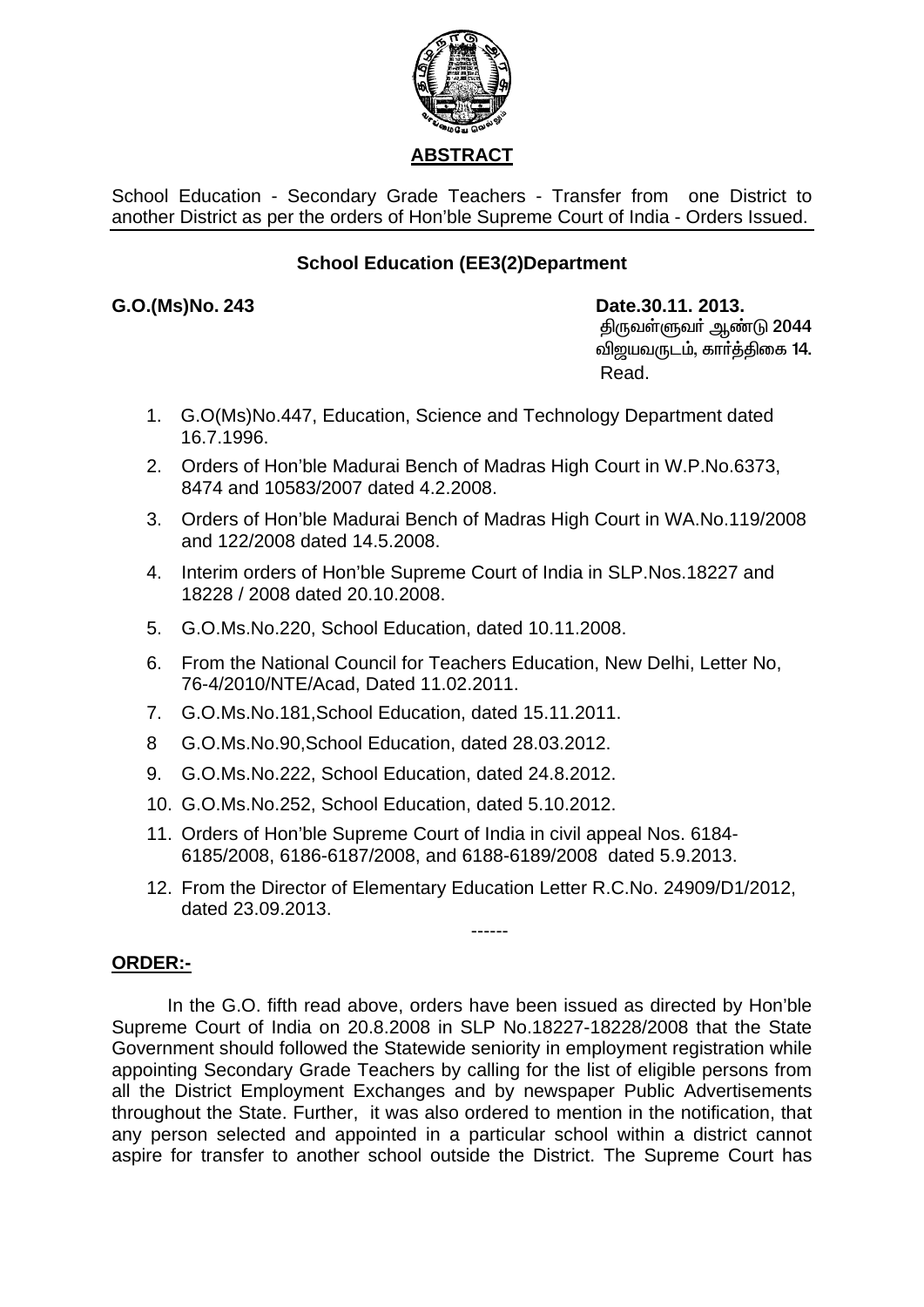further directed that the aforesaid arrangement will apply for any recruitment be made pending disposal of these appeals.

2. In the G.Os  $7<sup>th</sup>$ ,  $8<sup>th</sup>$  and 10 read above, Government direct that the appointment to the post of Secondary Grade Teachers, the existing procedures (i.e.) selection through Employment Exchange in Statewide seniority may be continued till the disposal of the SLP. Nos.18227 and 18828 of 2008 filed in the Supreme Court of India.

3. The State Government filed an I.A. in the Supreme Court of India in Civil Appeal Nos.6186 to 6187 / 2008 with the following prayer.

- Expedite the hearing in the instant Civil Appeals;
- modify the Interim Order dated 20.10.2008 passed in the Instant Civil Appeals by permitting the Appellant State to follow a procedure for appointment of Secondary Grade Teachers from those individuals who have passed Teacher Eligibility Test as per the National Council for Teacher Education guide lines. Thereafter, the Teacher Eligibility Test qualified candidates have to appear the written Competitive Examination which is to be conducted by the Teachers Recruitment Board, Chennai-6 and appointments will be made as per rule of reservation; and
- pass such further or other orders, as this Hon'ble Court may deem fit and proper in the circumstances of the case. "

4. In the reference 11<sup>th</sup> read above, the Hon'ble Supreme of India disposed the Civil Appeals as follows:-

### **CIVIL APPEAL Nos.6186 – 6187 of 2008**

#### **xxxx** xxxxx xxxxx

 'That the teachers who were appointed prior to the G.O. dated 15.11.2011 will remain protected and as far as the transfers sought by the teachers outside their Districts are concerned, it is for them to apply to the authority concerned and the authority concerned will consider their applications in accordance with their rules.

 In view of the above, the Civil Appeal Nos.6186 – 6187/2008 stand disposed of.

#### **CIVIL APPEAL Nos.6184-6185/2008 & C.A.Nos.6188-6189-2008**

#### **xxxxx** xxxxx xxxxx

 Civil Appeal Nos.6184-6185/2008 & 6188-6189/2008 stand disposed of as having become infructuous.